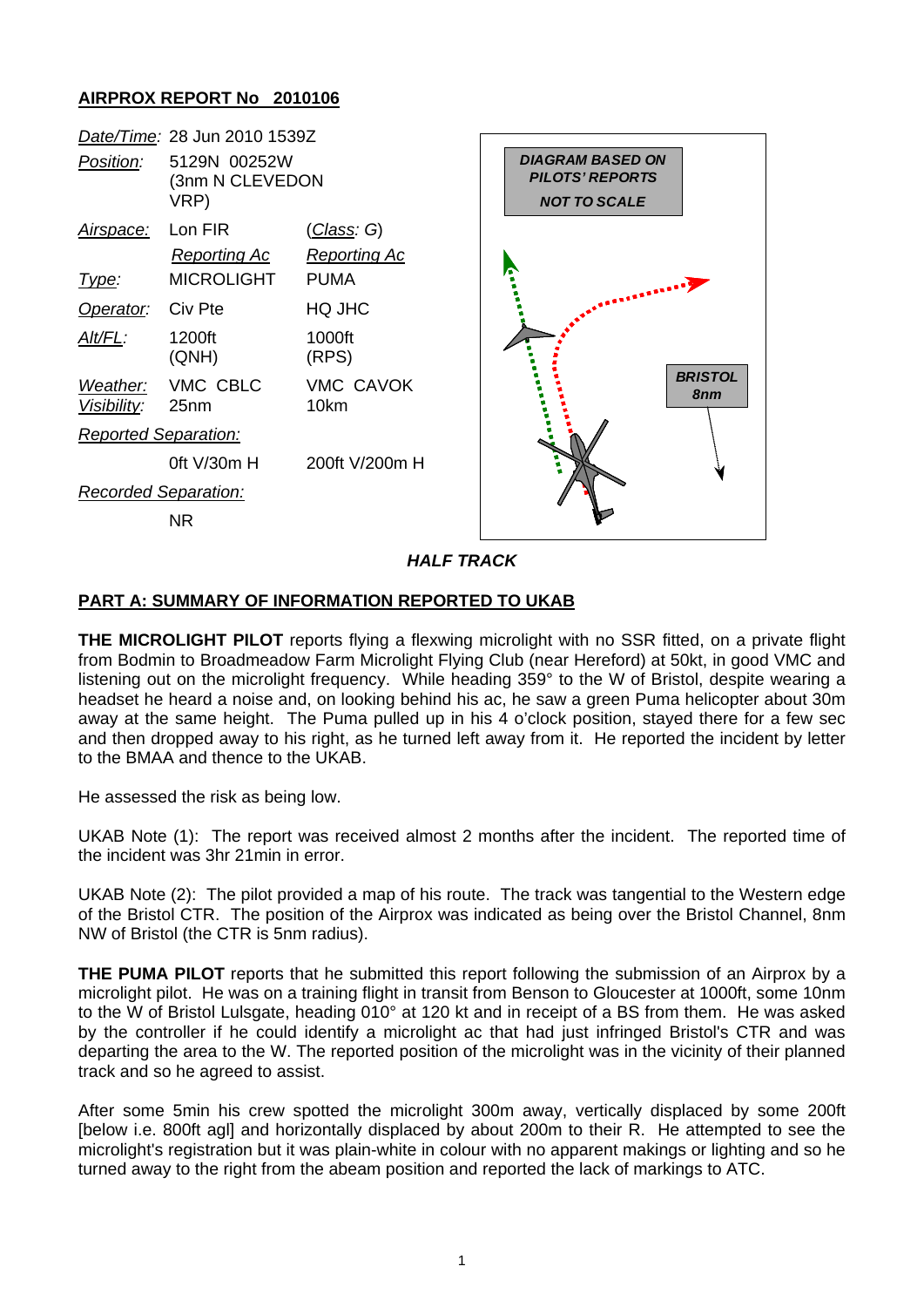He does not consider that there was any risk at any time.

UKAB Note (3): A photograph of the microlight shows it to be predominantly white in colour with the registration on the (flex) wing (only) in standard size black letters.

**ATSI** reported that the incident was reported to have occurred, 3nm N of Clevedon, a VRP situated 5nm NW of Bristol Airport at 1900 (UTC).

The [reporting] microlight pilot's report was received some time after the event and consequently, the RT recordings of the event were no longer available.

The Flexwing microlight was on a flight from Bodmin Airfield to Broadmeadow Farm Microlight Flying Club while the Puma helicopter was on a VFR flight from Weston Helicopter Museum, which is situated 8.8nm SW of Bristol Airport and was inbound to Gloucestershire Airport. The Bristol Radar Controller was asked to provide a report some time after the incident and believes that the incident might have occurred much earlier. The Bristol ADC observed a microlight passing 3nm W of the airfield, tracking N and reported the sighting to Radar. The Radar Controller observed that the traffic was within the Bristol CTR and was able to track the aircraft Northbound.

At 1732 (UTC) the Puma Helicopter departed VFR, from Weston Helicopter Museum. A BS was agreed and the Puma was allocated a squawk of 5056. The Puma tracked NE and because the microlight was believed to have infringed the Bristol CTR, the Radar Controller asked the Puma pilot to assist in identifying the microlight. The Radar controller relayed the position of the microlight ac and this resulted in the Puma pilot sighting a white microlight, with no visible registration marks.

At 1740:01 the Clee Hill radar replay shows the Puma, 9.3nm to the NNW of Bristol Airport, indicating a Mode C altitude of 900ft, in a right turn with an intermittent contact to its NW. The Radar Controller continued to track the microlight until it disappeared from radar cover, NNW of Newport [16nm NNW of Bristol] when she considered that no further tracing action could be achieved.

The Puma helicopter was VFR in receipt of a BS.

CAP493, Manual of Air Traffic Services Part 1 (11/03/10), Section 1, Chapter 11, page 4, paragraph 3.1.1 states: A Basic Service is an ATS provided for the purpose of giving advice and information useful for the safe and efficient conduct of flights. This may include weather information, changes of serviceability of facilities, conditions at aerodromes, general airspace activity information, and any other information likely to affect safety. The avoidance of other traffic is solely the pilot's responsibility.

The Bristol International METAR was:

# EGGD 281720Z 26011KT 9999 FEW025 19/07 Q1022=

UKAB Note (4): The recording of the Clee Hill Radar shows an unidentified and very intermittent primary only contact pop up at 1731:55, 3.5nm NW of Bristol Airport (inside the CTR), then disappear. At 1733:54 a contact squawking 7000 at FL009, presumed to be the Puma, first appears just to the W of Weston tracking NE. It continues to track NE, below the Bristol TMA and the primary presumed to be the Microlight reappears 7nm NNW of Bristol for 2 sweeps; at 1738:08 the Puma turns left towards the Microlight's last seen position, but it does not reappear. At 1539:19 the Puma (FL011) turns right apparently breaking away to the E. Although the Microlight contact is very intermittent, there is little doubt that it was at least 1½ nm inside the Bristol CTR. (The W/NW/N boundary of the CTR is more or less coincident with the M5 motorway, which in turn is just over a mile to the E of the coast).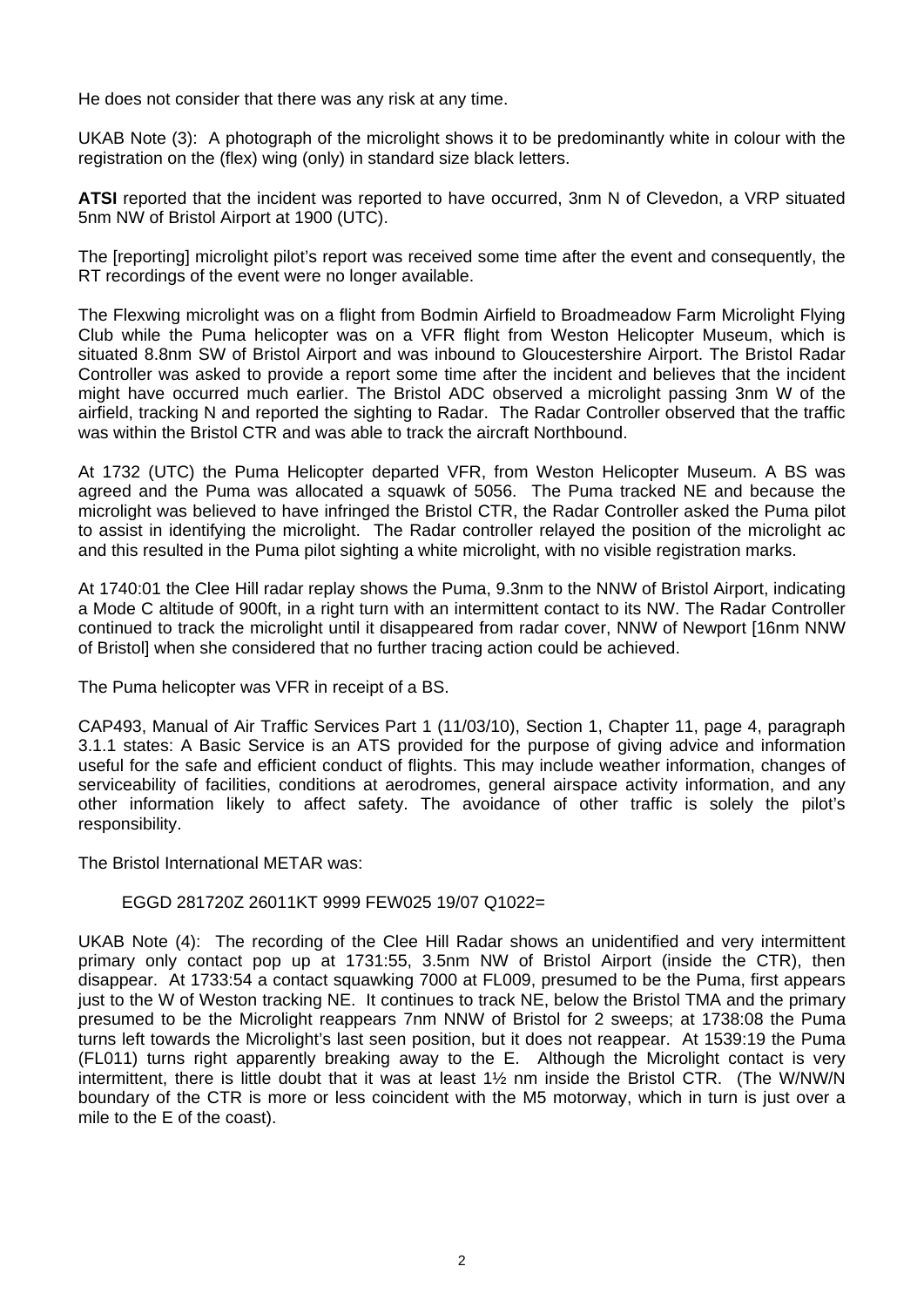UKAB Note (5): Both the Controller and the Puma pilot were subject to respective regulations as follows:

Controller:

MATS Pt 1 Ch 2 Sect 1 17.1 and 17.2

#### 17 **Search Action**

17.1 The senior controller is to institute search action if the identity of an aircraft, which has been involved in an incident or has apparently infringed legislation, is not known.

17.2 Data is to be examined, other units consulted and every means used consistent with safety in an attempt to identify the aircraft. ATS surveillance systems should be used to track the aircraft until it has landed and the track and time correlated with movement at the appropriate aerodrome. If necessary, the aircraft's position indication may be transferred to another unit to enable tracking to be continued.

Puma Pilot:

JSP 550 R110.110, Formation Flying and R110.115 Flying in the Company of Civil Aircraft pertain. In these circumstances the Puma was not permitted to 'formate on' or 'fly in the company' of the Microlight.

Comment was requested from **HQ JHC** but was not forthcoming.

# **PART B: SUMMARY OF THE BOARD'S DISCUSSIONS**

Information available included reports from the pilots of both ac, radar recordings, reports from the air traffic controller involved and a report from the appropriate ATC authority.

The HQ Air (Ops) Member informed the Board that there are several other relevant, but classified, regulations governing interception and shadowing of civil ac which ensure that, when tasked, such activities are conducted in a manner that ensures the safety of both civil and military ac. He also informed the meeting that helicopters are not permitted to conduct these tasks and that he could not be certain of the safety aspects as, to the best of his knowledge, no trials involving microlights have been conducted.

The GA Member stated that, in common with other small ac, flexwing microlights should always be avoided by a wide margin by larger ac.

There was little doubt that the Microlight had previously infringed the Bristol CTR but at the time of the incident was well outside it. It was not clear to Members whether the Controller had acted in accordance with the regulations in MATS Part 1. However, civil controller Members agreed unanimously that Bristol APR had been over-zealous in seeking the assistance of the Puma to identify the microlight after any potential danger had passed. In reacting to the controller's request, apparently in contravention of JSP 550 regulations, the Puma pilot had also acted unwisely and, although there was never any risk of the ac colliding, his chosen flightpath caused the microlight pilot concern.

Members noted that the Microlight pilot had reported the incident and the attempt to visually identify the infringing ac, although correctly marked, had not been successful; it followed therefore that the incident was unnecessary. In the view of the Board this incident would have been better investigated as an airspace infringement rather than an Airprox.